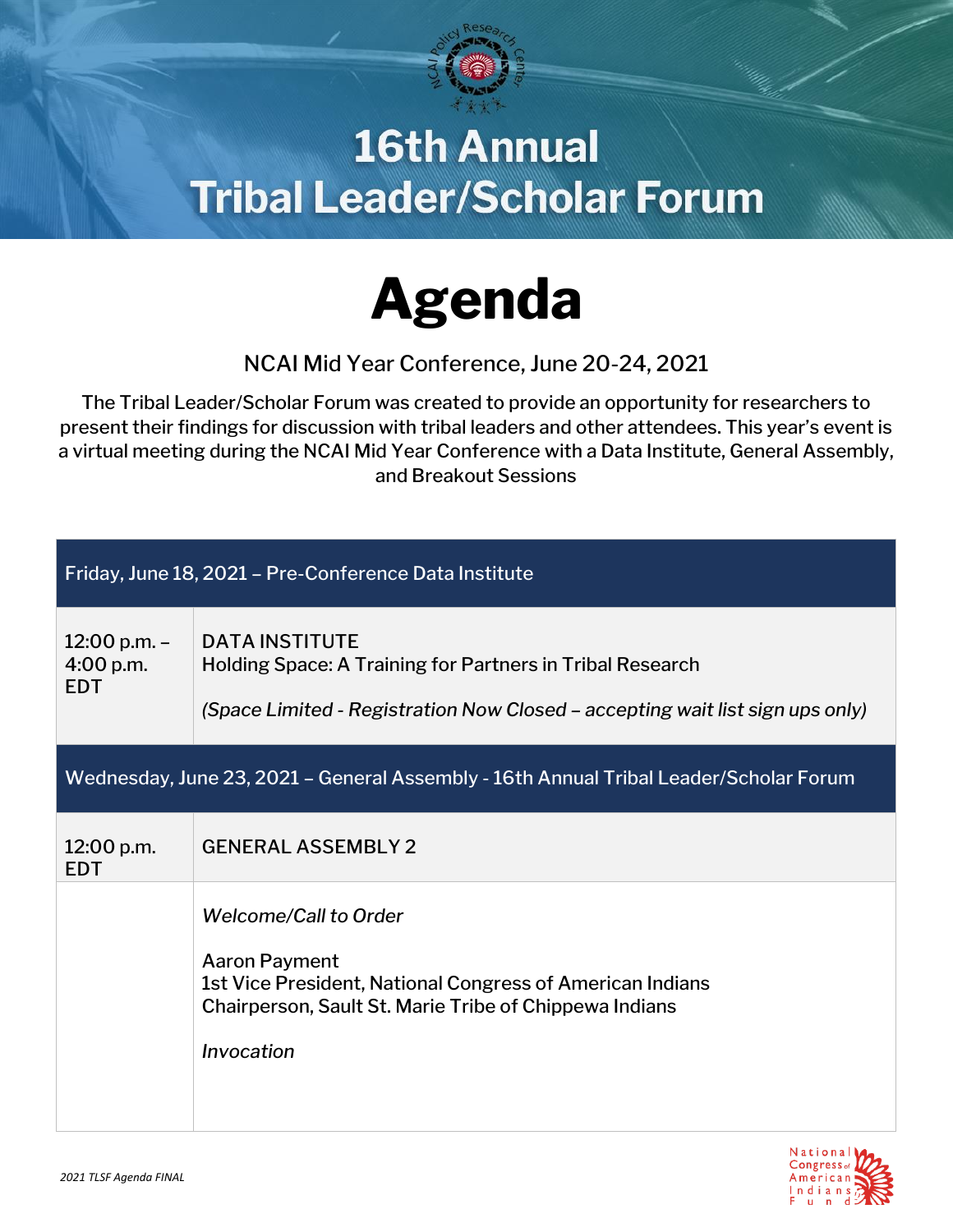| 12:15 p.m.  | <b>NCAI Policy Research Center Update</b><br>Yvette Roubideaux, MD, MPH<br>Vice President for Research and Director, Policy Research Center<br><b>National Congress of American Indians</b>                                                                                                                                                                                                              |
|-------------|----------------------------------------------------------------------------------------------------------------------------------------------------------------------------------------------------------------------------------------------------------------------------------------------------------------------------------------------------------------------------------------------------------|
| 12:30 p.m.  | <b>Tribal Leader Perspective</b><br>Marilynn "Lynn" Malerba, DNP, MPA<br><b>Chief</b><br><b>Mohegan Tribe</b>                                                                                                                                                                                                                                                                                            |
| 12:50 p.m.  | <b>Discussion</b>                                                                                                                                                                                                                                                                                                                                                                                        |
| 1:00 p.m.   | Engaging Native Youth in the COVID-19 Response: Findings from the Arizona<br><b>Youth Identity Project</b><br>Angela Gonzales, PhD<br><b>Associate Professor and Associate Director</b><br><b>School of Social Transformation</b><br><b>Arizona State University</b><br>Nathan D. Martin, PhD<br><b>Associate Professor</b><br><b>School of Social Transformation</b><br><b>Arizona State University</b> |
| $1:20$ p.m. | <b>Discussion</b>                                                                                                                                                                                                                                                                                                                                                                                        |
| $1:30$ p.m. | Indian Health Service National IRB Update<br>Rachael L. Tracy, MPH<br><b>Research Director</b><br>National Institutional Review Board, Chair<br><b>Indian Health Service</b>                                                                                                                                                                                                                             |



 $\Box$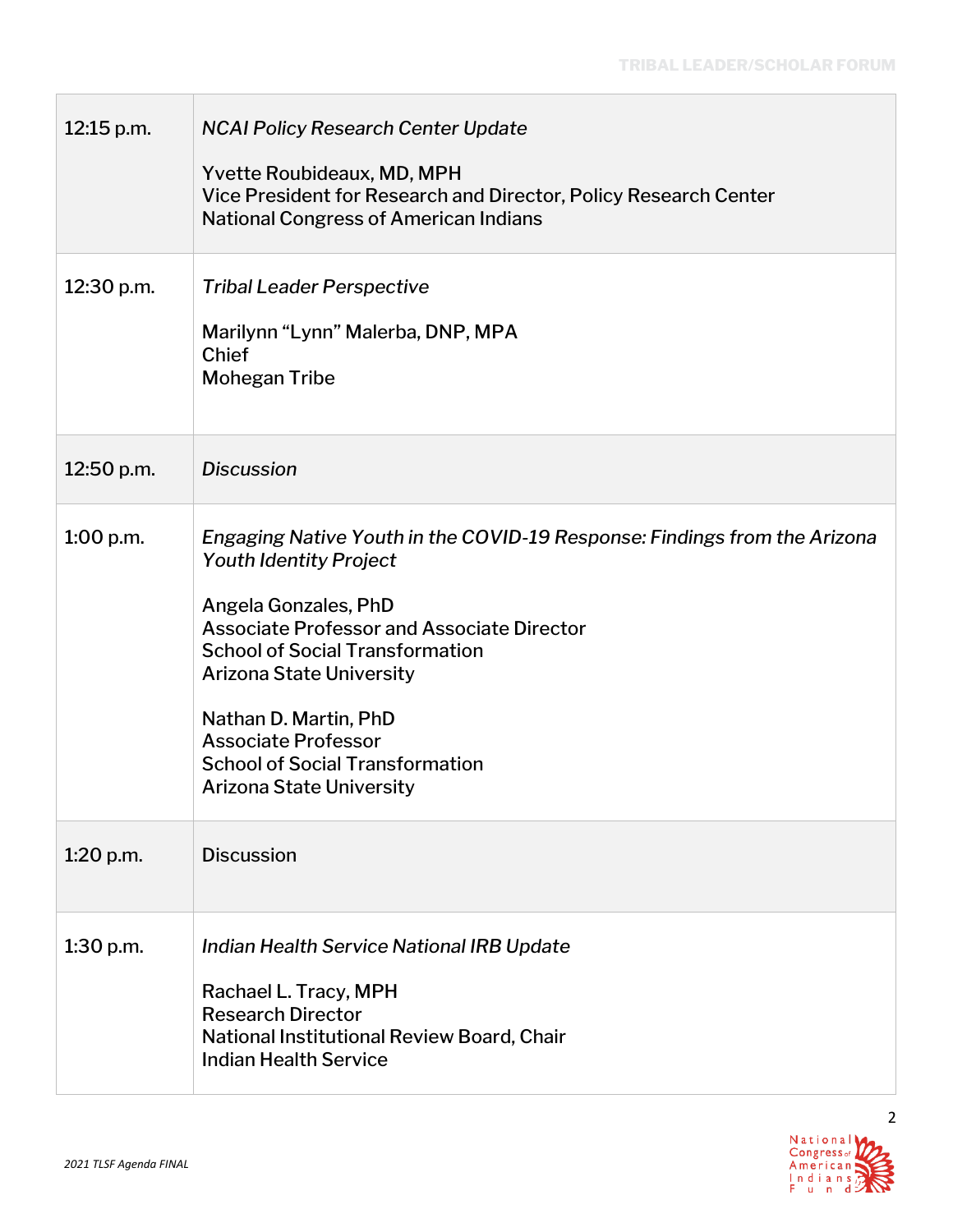| $1:50$ p.m. | <b>Discussion</b>                                                                                                                                                                                                                                                                     |
|-------------|---------------------------------------------------------------------------------------------------------------------------------------------------------------------------------------------------------------------------------------------------------------------------------------|
| 2:00 p.m.   | Native Mascot Database Update<br>Ian Record, PhD<br>Vice President, Tribal Governance and Special Projects<br><b>National Congress of American Indians</b><br>Coby Klar<br>Research Associate, Tribal Governance and Special Projects<br><b>National Congress of American Indians</b> |
| 2:20 p.m.   | <b>Discussion</b>                                                                                                                                                                                                                                                                     |
| 2:30 p.m.   | Southcentral Foundation Research Department Update<br>Denise A. Dillard, PhD<br><b>Director of Research</b><br><b>Southcentral Foundation</b>                                                                                                                                         |
| 2:50 p.m.   | <b>Discussion</b><br>Announcements                                                                                                                                                                                                                                                    |
| 3:00 p.m.   | <b>Tribal Leader Discussion</b>                                                                                                                                                                                                                                                       |
| 3:30 p.m.   | Adjourn                                                                                                                                                                                                                                                                               |

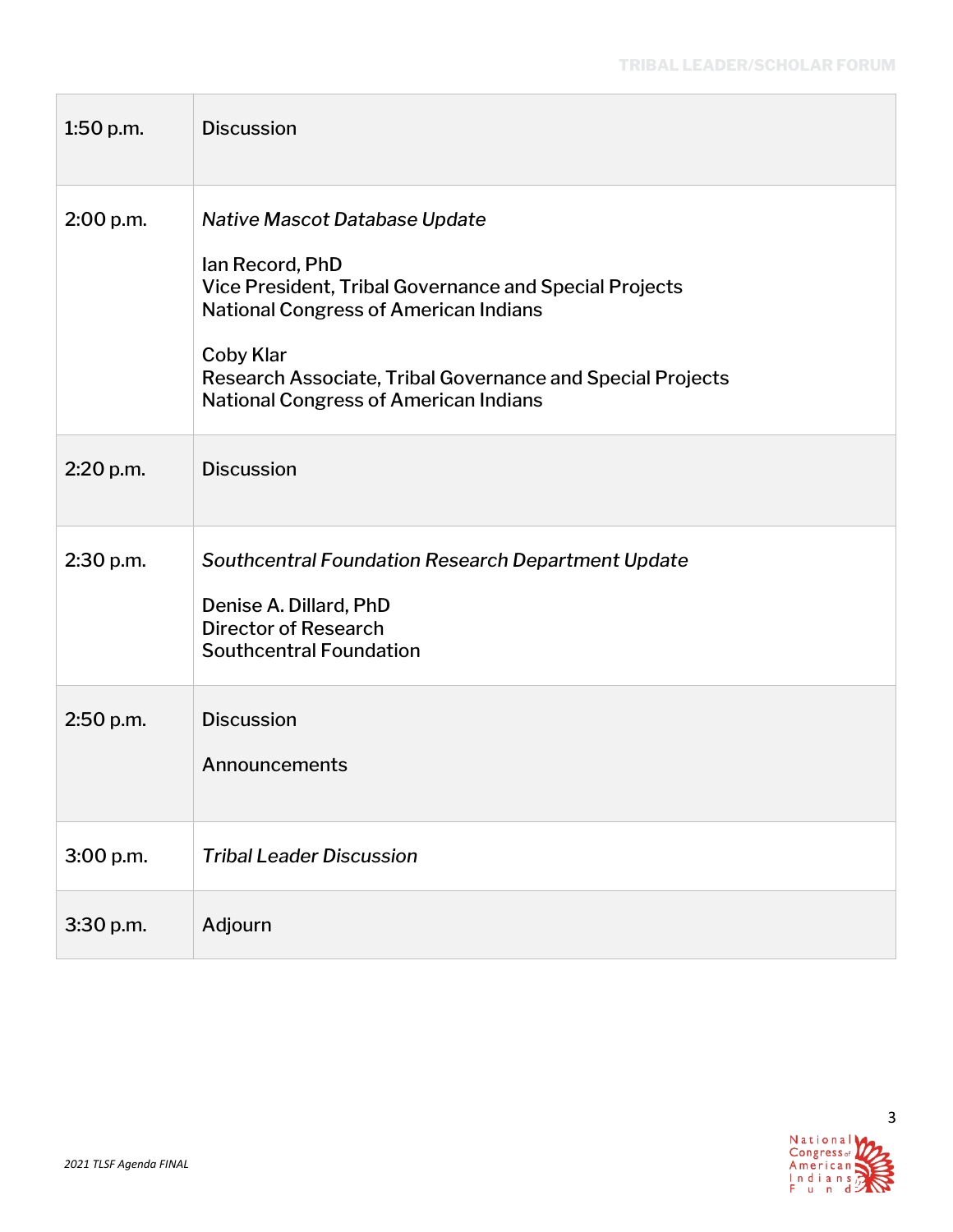| Wednesday, June 23, 2021 - Concurrent Breakout Sessions |                                                                                                                                                                                                                   |  |
|---------------------------------------------------------|-------------------------------------------------------------------------------------------------------------------------------------------------------------------------------------------------------------------|--|
| 4:00 p.m.                                               | <b>BREAKOUT 1 - AI/AN Juvenile Justice Data</b><br>Moderator: Gwynne Evans-Lomayesva, MPP, Researcher, Policy Research<br><b>Center, National Congress of American Indians</b>                                    |  |
| $4:05$ p.m.                                             | Innovation in Tribal Nation Juvenile Justice Systems<br>Ryan Seelau, JD, LLM, SJD<br><b>Senior Researcher</b><br><b>Partnership for Tribal Governance</b><br><b>National Congress of American Indians</b>         |  |
| $4:25$ p.m.                                             | <b>Discussion</b>                                                                                                                                                                                                 |  |
| $4:35$ p.m.                                             | Landscape Analysis of State Policies Regarding AI/AN Youth in the Justice<br>System<br>Gwynne Evans-Lomayesva, MPP<br>Researcher<br><b>Policy Research Center</b><br><b>National Congress of American Indians</b> |  |
| $4:55$ p.m.                                             | <b>Discussion</b>                                                                                                                                                                                                 |  |
| 5:15 p.m.                                               | End of Breakout Session 1                                                                                                                                                                                         |  |
|                                                         |                                                                                                                                                                                                                   |  |
| 4:00 p.m.                                               | <b>BREAKOUT 2 - COVID-19 Data</b><br>Moderator - Yvette Roubideaux, MD MPH, Vice President for Research and<br>Director, Policy Research Center, National Congress of American Indians                            |  |

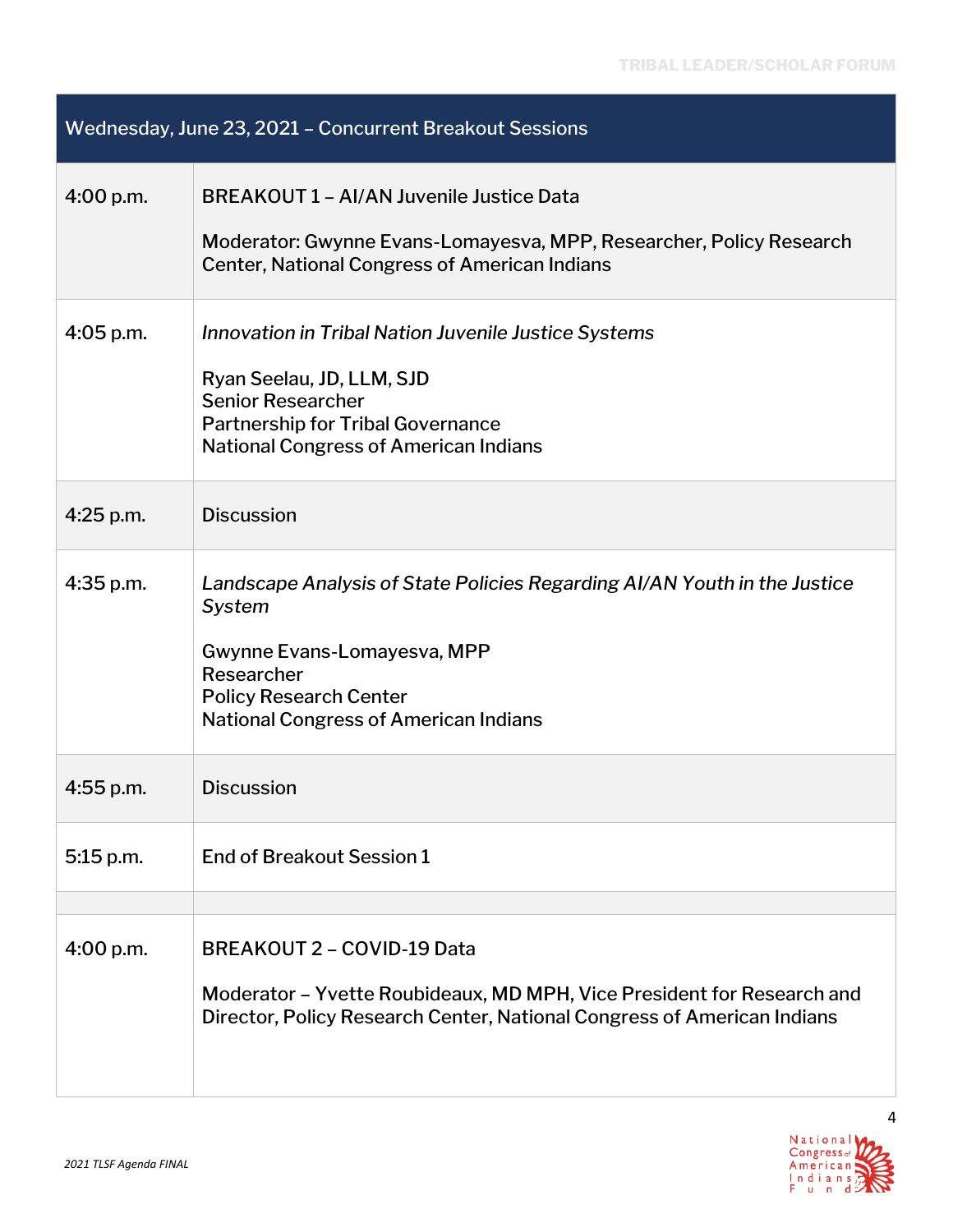| AIHEC - Tribal College Enrollment Data during COVID-19 Pandemic<br>Carrie L. Billy<br><b>President &amp; CEO</b><br>American Indian Higher Education Consortium                                                                                                                                                                                                                                 |
|-------------------------------------------------------------------------------------------------------------------------------------------------------------------------------------------------------------------------------------------------------------------------------------------------------------------------------------------------------------------------------------------------|
| <b>Discussion</b>                                                                                                                                                                                                                                                                                                                                                                               |
| COVID-19 and American Indians and Alaska Natives: Behavioral Health<br>Consequences of the Pandemic<br>Dedra Buchwald, MD<br>Professor, Elson S. Floyd College of Medicine<br>Director, Institute for Research and Education to Advance Community Health<br>(IREACH)<br><b>Washington State University</b>                                                                                      |
| <b>Discussion</b>                                                                                                                                                                                                                                                                                                                                                                               |
| End of Breakout Session 2                                                                                                                                                                                                                                                                                                                                                                       |
|                                                                                                                                                                                                                                                                                                                                                                                                 |
| <b>BREAKOUT 3 - Community Partnership Data</b>                                                                                                                                                                                                                                                                                                                                                  |
| Moderator: Sierra Watt, Research Associate, NCAI Policy Research Center                                                                                                                                                                                                                                                                                                                         |
| Gaps in Intellectual Property Management in Tribal-University Agricultural<br>Collaborations<br>Kathryn Hilburn<br><b>Student Researcher</b><br>Montana State University (MSU) Food Product Development Lab<br>Wan-Yuan Kuo, PhD, Assistant Professor of Food Science, Director of MSU<br>Food Product Development Lab, Department of Health and Human<br>Development, Montana State University |
|                                                                                                                                                                                                                                                                                                                                                                                                 |



 $\Box$